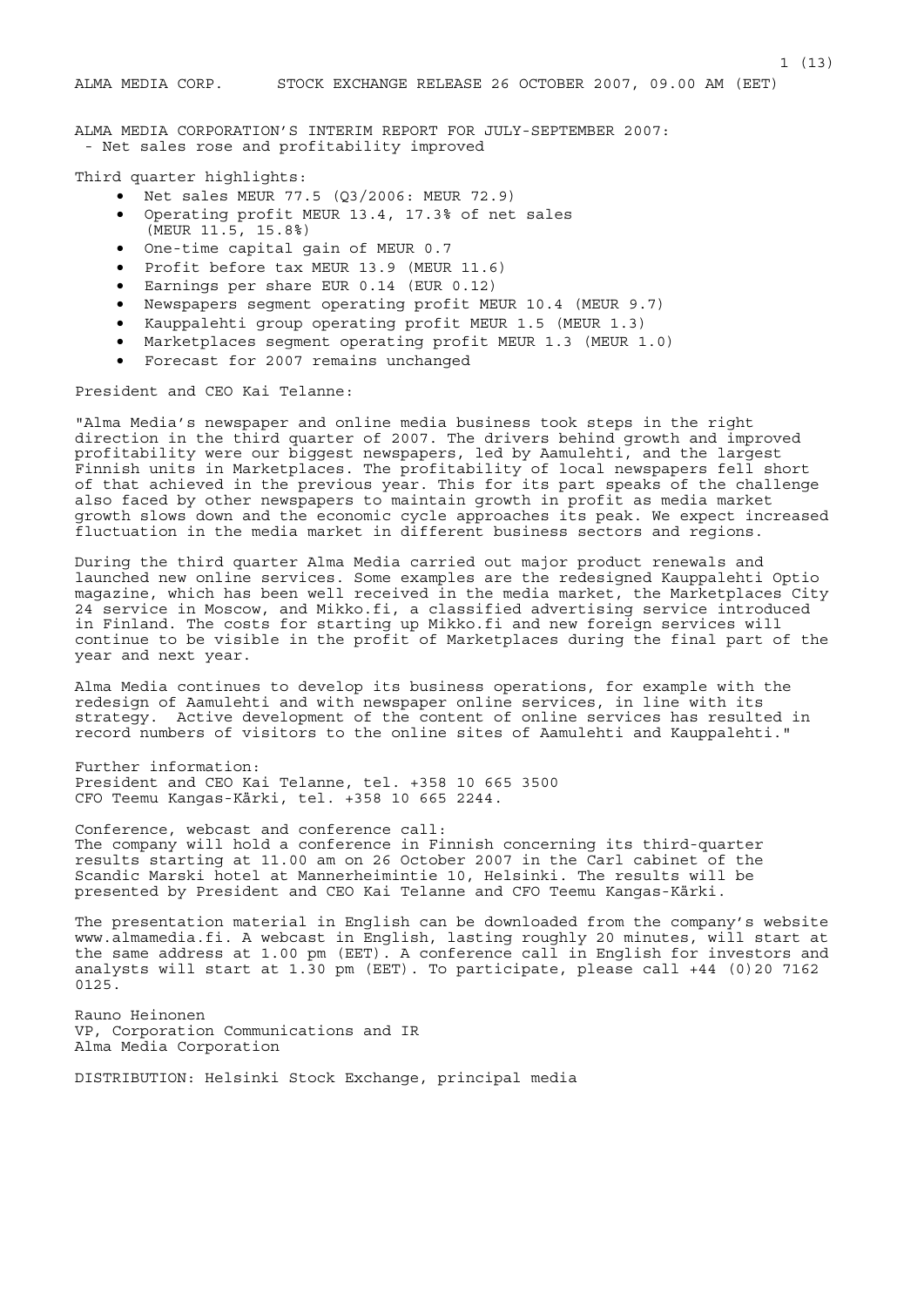## ALMA MEDIA GROUP'S INTERIM REPORT JANUARY-SEPTEMBER 2007

The descriptive part of this interim report concentrates on the Group's performance between July and September. Figures in brackets refer to the third quarter of 2006 unless otherwise stated. The figures in the tables are independently rounded.

#### CHANGES IN GROUP STRUCTURE COMPARED TO 2006

Kainuun Sanomat sold its sheet printing business to KS Paino Oy on 15 August 2007.

Kainuun Sanomat sold its newspaper printing business to Pyhäjokiseudun Kirjapaino Oy on 28 June 2007.

Aamulehti acquired a 40% stake in direct mailing distribution company Tampereen Ykkösjakelu Oy on 22 May 2007.

On 1 July 2006 Kauppalehti raised its holding in TietoEnator 121 Oy from 49% to 100%. This company was renamed Kauppalehti 121 Oy and its annual net sales total roughly MEUR 9.

Kauppalehti group's Alma Media Lehdentekijät business acquired Suomen Business Viestintä Oy on 1 July 2006. This company has annual net sales of approximately MEUR 2.5.

On 1 July 2006 two new companies, Bovision AB and Objektvision AB with aggregate annual net sales of around MEUR 1.7, were acquired for the Marketplaces segment.

GROUP NET SALES AND RESULT JANUARY-SEPTEMBER 2007

The Group's net sales between January and September 2007 totalled MEUR 243.4 (MEUR 219.0). Net sales of the Newspapers segment were MEUR 171.4, of the Kauppalehti group MEUR 51.0 and of the Marketplaces segment MEUR 22.9.

The Group's operating profit developed favourably between January and September 2007, totalling MEUR 43.8 (MEUR 33.1). The operating margin was 18.0% (15.1%). A capital gain of altogether MEUR 2.6 was recorded during the first three quarters of 2007 on the disposal on 1 February 2007 of a property in Rovaniemi used by the Lapin Kansa newspaper and on the disposal on 19 September 2007 of land in Rovaniemi.

#### GROUP NET SALES AND RESULT JULY-SEPTEMBER 2007

The Group's net sales between July and September 2007 totalled MEUR 77.5 (MEUR 72.9). In monetary terms (euros) the business units that recorded the biggest increase in net sales were Aamulehti, Iltalehti and the Finnish online services of Marketplaces.

The Group's operating profit in the third quarter was MEUR 13.4 (MEUR 11.5) The operating margin was 17.3% (15.8%). The third quarter operating profit includes a capital gain of MEUR 0.7 on the disposal of land in Rovaniemi on 19 September 2007.

## PROSPECTS TO YEAR END

Alma Media keeps unchanged its forecast on the development of its key indicators during 2007: the Group expects its net sales and operating profit to grow from the previous year. Alma Media expects the media market to continue to grow in the final quarter of 2007, but the rate of growth will slow down.

#### MARKET CONDITIONS

The Finnish economy is still growing rapidly. The autumn forecasts from Finnish research institutions set growth in Finland's GNP at around 4 - 4½ per cent. The rate of growth for next year is expected to decline by about one percentage point from this.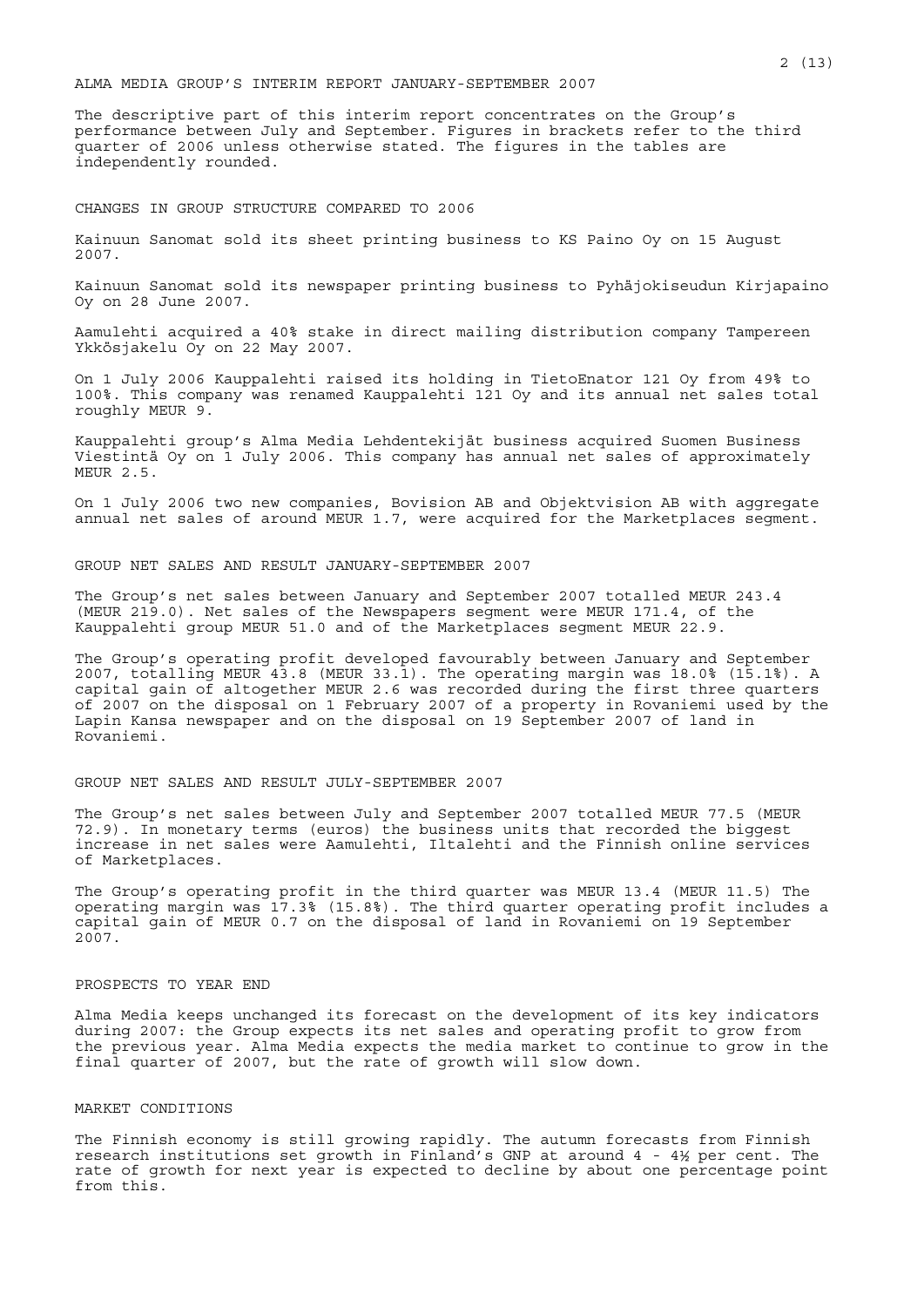The lively economic growth continued to be evident in the third quarter in the growth in media advertising. According to TNS Gallup, media advertising grew at a rate of 6.9% in the July-September 2007 period. Advertising grew 4.1% in printed newspapers, 16.3% in television and 21.4% in online media. According to TNS Gallup, the sectors increased their media advertising as follows; retail (+10%), durables (+6.8%) and consumer goods (+4.7%). Classified advertising increased 13.5% and services advertising 3.4%.

| KEY FIGURES                                                   |                   |                |              |              |              |
|---------------------------------------------------------------|-------------------|----------------|--------------|--------------|--------------|
| KEY FIGURES                                                   | 2007              | 2006           | 2007         | 2006         | 2006         |
| MEUR                                                          | $7 - 9$           | $7 - 9$        | $1 - 9$      | $1 - 9$      | $1 - 12$     |
| Net sales                                                     | 77.5              | 72.9           | 243.4        | 219.0        | 301.9        |
| Operating profit                                              | 13.4              | 11.5           | 43.8         | 33.1         | 49.1         |
| % of net sales                                                | 17.3              | 15.8           | 18.0         | 15.1         | 16.3         |
| Net financial expenses                                        | 0.1               | 0.2            | 0.0          | 0.5          | 0.5          |
| Net financial expenses, % of net                              |                   |                |              |              |              |
| sales                                                         | 0.1               | 0.2            | 0.0          | 0.2          | 0.2          |
| Share of associated companies'                                |                   | 0.3            |              |              |              |
| results<br>Balance sheet total                                | 0.6               |                | 2.1<br>192.5 | 1.1<br>220.8 | 1.2<br>199.7 |
| Gross capital expenditure                                     |                   |                | 8.3          | 16.2         | 19.6         |
| Gross capital expenditure, % of                               | 2.9               | 11.5           |              |              |              |
| net sales                                                     | 3.8               | 15.8           | 3.4          | 7.4          | 6.5          |
| Equity ratio                                                  |                   |                | 58.1         | 50.9         | 61.3         |
| Gearing, %                                                    |                   |                | 0.8          | 8.6          | $-5.6$       |
| Interest-bearing net debt                                     |                   |                | 0.8          | 8.8          | $-6.5$       |
| Interest-bearing liabilities                                  |                   |                | 21.6         | 52.0         | 21.7         |
|                                                               |                   |                |              |              |              |
| Non-interest-bearing liabilities<br>Average no. of personnel, |                   |                | 69.4         | 65.4         | 62.7         |
| calculated as full-time                                       |                   |                |              |              |              |
| employees, excl. delivery staff                               | 2,027             | 2,014          | 1,994        | 1,892        | 1,901        |
| Average no. of delivery staff                                 | 1,041             | 909            | 980          | 847          | 857          |
| Earnings/share, EUR                                           |                   |                |              |              |              |
| (basic)                                                       | 0.14              | 0.12           | 0.46         | 0.34         | 0.50         |
| Earnings/share, EUR                                           |                   |                |              |              |              |
| (diluted)                                                     | 0.14              | 0.12           | 0.46         | 0.34         | 0.50         |
| Cash flow from operating                                      |                   |                |              |              |              |
| activities, EUR                                               | 0.09              | 0.08           | 0.61         | 0.52         | 0.63         |
| Shareholders' equity/share, EUR                               |                   |                | 1.35         | 1.38         | 1.54         |
| Market capitalization                                         |                   |                | 877.4        | 567.1        | 690.2        |
| Average no. of shares (1,000<br>shares)                       |                   |                |              |              |              |
|                                                               |                   |                |              |              |              |
| - basic                                                       | 74,613            | 74,613         | 74,613       | 74,613       | 74,613       |
| - diluted                                                     | 74,783            | 74,613         | 74,757       | 74,613       | 74,613       |
| No. of shares at end of period                                |                   |                |              |              |              |
| $(1,000 \text{ shares})$                                      |                   |                | 74,613       | 74,613       | 74,613       |
|                                                               |                   |                |              |              |              |
|                                                               | 2007              | 2006           | 2007         | 2006         | 2006         |
| NET SALES BY SEGMENT, MEUR                                    | $7 - 9$           | $7 - 9$        | $1 - 9$      | $1 - 9$      | $1 - 12$     |
| Newspapers                                                    | 55.0              | 52.2           | 171.4        | 159.7        | 217.9        |
| Kauppalehti group                                             | 15.5              | 14.9           | 51.0         | 43.6         | 62.6         |
| Marketplaces                                                  | 7.6               | 5.9            | 22.9         | 16.7         | 23.1         |
| Other operations and                                          |                   |                |              |              |              |
| eliminations                                                  | $\sim 0$ . $\leq$ | $-0.1$         | $-1.9$       | $-1.0$       | $-1.7$       |
| Total                                                         | 77.5              | 72.9           | 243.4        | 219.0        | 301.9        |
|                                                               |                   |                |              |              |              |
| OPERATING PROFIT/LOSS BY                                      | 2007              | 2006           | 2007         | 2006         | 2006         |
| SEGMENT, MEUR                                                 | $7 - 9$           | $7 - 9$        | $1 - 9$      | $1 - 9$      | $1 - 12$     |
| Newspapers                                                    | 10.4              | 9.7            | 33.4         | 27.6         | 38.4         |
| Kauppalehti group                                             | 1.5               | 1.3            | 5.4          | 4.0          | $4.8$        |
| Marketplaces                                                  | 1.3               | $1.0$          | 4.1          | 2.1          | 2.8          |
| Other operations and<br>eliminations                          | $0\,.2$           | $\sim 0$ . $5$ | 0.9          | $-0.6$       | $3.1$        |
|                                                               |                   |                |              |              |              |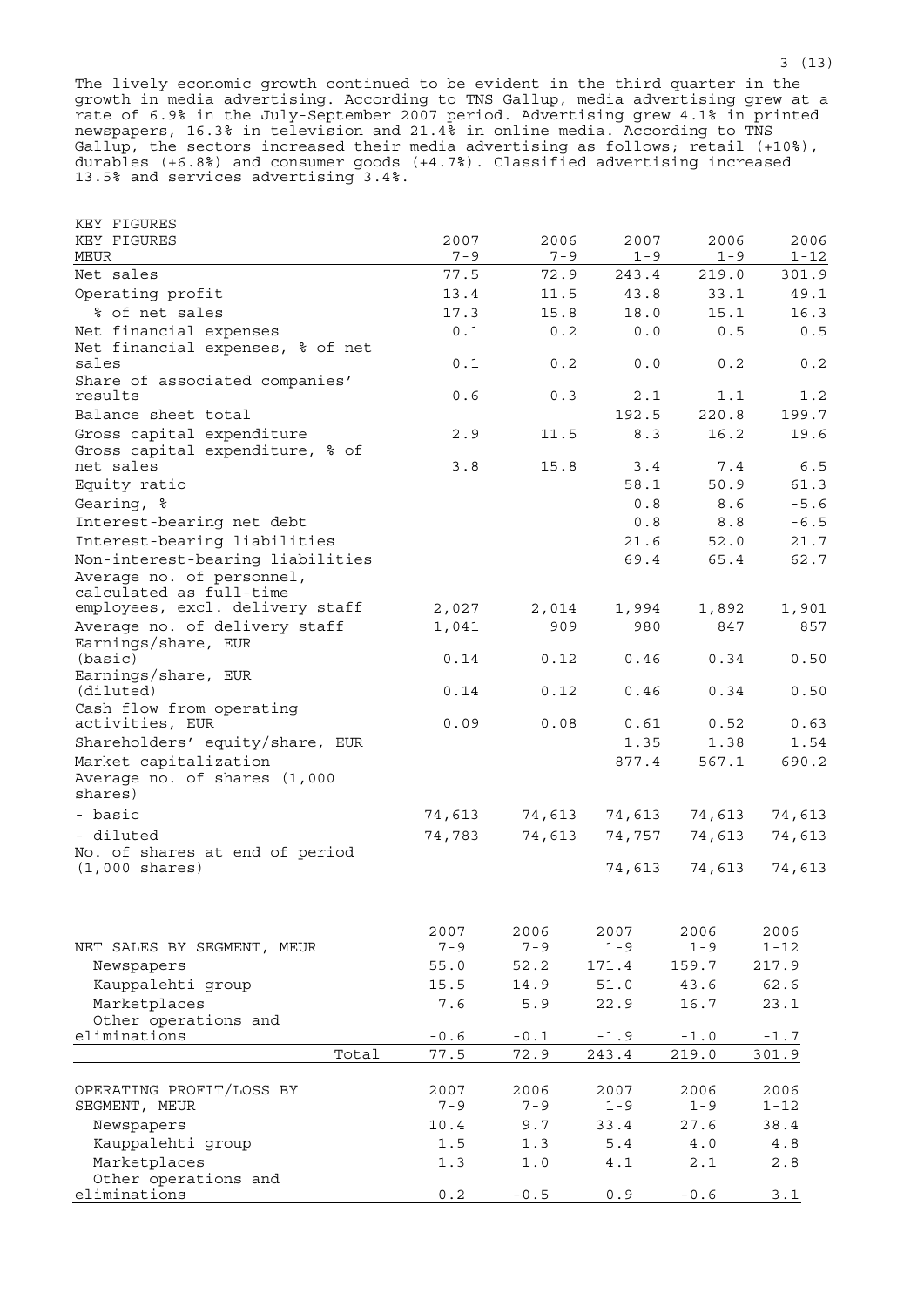| Total                           | 13.4    | 11.5    | 43.8    | 33.1    | 49.1     |
|---------------------------------|---------|---------|---------|---------|----------|
|                                 |         |         |         |         |          |
| NEWSPAPERS                      |         |         |         |         |          |
| Newspapers, key figures, MEUR   | 2007    | 2006    | 2007    | 2006    | 2006     |
|                                 | $7 - 9$ | $7 - 9$ | $1 - 9$ | $1 - 9$ | $1 - 12$ |
| Net sales                       | 55.0    | 52.2    | 171.4   | 159.7   | 217.9    |
| Circulation sales               | 27.2    | 25.9    | 80.0    | 75.4    | 101.8    |
| Media advertising sales         | 25.4    | 23.7    | 83.0    | 75.7    | 104.5    |
| Printing sales                  | 1.1     | 1.3     | 4.2     | 4.4     | 6.2      |
| Other sales                     | 1.3     | 1.3     | 4.1     | 4.1     | 5.4      |
| Operating profit                | 10.4    | 9.7     | 33.4    | 27.6    | 38.4     |
| Operating margin, %             | 18.9    | 18.6    | 19.5    | 17.3    | 17.6     |
| Gross capital expenditure       | 1.1     | 0.8     | 4.9     | 3.2     | 4.1      |
| Average no. of personnel,       |         |         |         |         |          |
| calculated as full-time         |         |         |         |         |          |
| employees, excl. delivery staff | 1,267   | 1,282   | 1,235   | 1,230   | 1,220    |
| Average no. of delivery staff   | 1,041   | 909     | 980     | 847     | 857      |

The Newspapers segment reports the publishing activities of 34 newspapers. The largest of these are the regional paper Aamulehti and the daily tabloid Iltalehti.

The Newspapers segment's net sales rose in the third quarter by 5.3% from the previous year to MEUR 55.0 as media sales remained strong. Aamulehti and Iltalehti in particular increased their net sales. Comparable media sales growth at local newspapers slowed down clearly.

The growth in circulation sales reflects the increase in the price of the weekday edition of Iltalehti in November 2006. Iltalehti's market share has continued to rise in the declining daily tabloid market and in the third quarter stood at 42.6%. Changes in circulation for the other newspapers were minimal.

The third quarter operating profit of the Newspapers segment increased 6.8%. The improvement in profit was slowed by increased regional fluctuation in media sales, which reduced the combined operating profit of local newspapers, and by the costs arising from maintenance work at Satakunnan Kansa's printing facility.

## KAUPPALEHTI GROUP

| 2007    | 2006    | 2007    | 2006    | 2006     |
|---------|---------|---------|---------|----------|
| $7 - 9$ | $7 - 9$ | $1 - 9$ | $1 - 9$ | $1 - 12$ |
| 15.5    | 14.9    | 51.0    | 43.6    | 62.6     |
| 6.0     | 5.4     | 18.1    | 17.2    | 23.7     |
| 4.3     | 4.4     | 15.0    | 15.1    | 21.9     |
| 5.2     | 5.1     | 17.9    | 11.2    | 17.0     |
| 1.5     | 1.3     | 5.4     | 4.0     | 4.8      |
| 10.0    | 8.5     | 10.5    | 9.3     | 7.7      |
| 0.3     | 5.3     | 0.7     | 5.9     | 6.4      |
|         |         |         |         |          |
| 536     | 541     | 537     | 483     | 496      |
|         |         |         |         |          |

The Kauppalehti group specializes in producing business and financial information. Its best known title is Finland's leading business media Kauppalehti. The group also includes Alma Media Lehdentekijät (contract publishing), Kauppalehti 121 (direct marketing) and the BNS news agency operating in the Baltic countries. Kauppalehti 121, which was acquired in 2006, is included in the third quarter figures for comparison.

The Kauppalehti group's net sales in the third quarter grew by 3.9% from the previous year to MEUR 15.5. Kauppalehti's media sales declined from the previous year, apart from the media sales of Kauppalehti Optio and Online, which grew well. Most of the growth in net sales accrued from the encouraging developments in sales at the group's smaller units.

4 (13)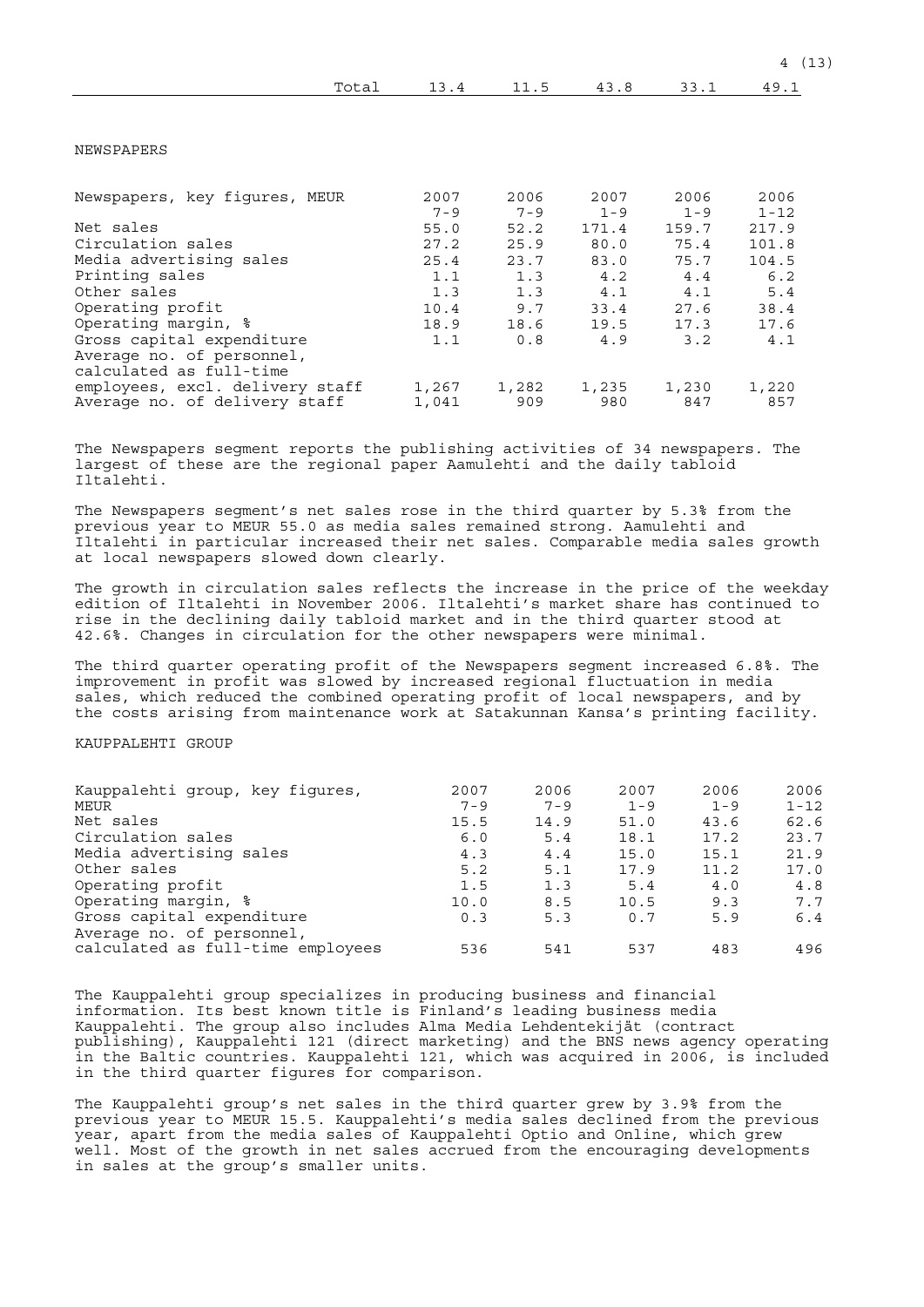The redesigned Kauppalehti Optio launched in September was well received in the media market. During the first nine months of the year, the number of weekly visitors to Kauppalehti Online rose by 110.000 to more than 250.000, which has raised Kauppalehti's total coverage. Strong growth of weekly visitors has continued in October.

Kauppalehti group's operating profit improved, which is largely due to the cost savings measures implemented in the spring and to the impact of the encouraging performance of ePortti's sales.

## MARKETPLACES

| Marketplaces, key figures, MEUR   | 2007    | 2006    | 2007    | 2006    | 2006     |
|-----------------------------------|---------|---------|---------|---------|----------|
|                                   | $7 - 9$ | $7 - 9$ | $1 - 9$ | $1 - 9$ | $1 - 12$ |
| Net sales                         | 7.6     | 5.9     | 22.9    | 16.7    | 23.1     |
| Operations in Finland             | 6.2     | 4.9     | 18.7    | 14.6    | 19.7     |
| Operations outside Finland        | 1.4     | 1.0     | 4.2     | 2.1     | 3.3      |
| Operating profit                  | 1.3     | 1.0     | 4.1     | 2.1     | 2.8      |
| Operating margin, %               | 16.7    | 17.3    | 18.1    | 12.5    | 12.3     |
| Gross capital expenditure         | 0.9     | 4.6     | 1.2     | 5.6     | 7.3      |
| Average no. of personnel,         | 158     | 115     | 155     | 104     | 111      |
| calculated as full-time employees |         |         |         |         |          |

The Marketplaces segment reports Alma Media's classified services, which are produced on the internet and supported by printed products. The services in Finland are Etuovi.com, Monster.fi, Autotalli.com, Mascus.fi and Mikko.fi. The services outside Finland are City 24, Motors 24, Mascus and Bovision.

Marketplaces again put in a strong performance in the third quarter of 2007 as market conditions remained favourable, despite the slow down in car sales. Net sales increased 29.9% from the corresponding period in the previous year. Boosted by Etuovi.com and Monster, business in Finland grew 27.6%, and activities outside Finland grew 40.8%.

Marketplaces' operating profit increased 25.3% in the third quarter, slightly more slowly than the increase in net sales. Growth in profit was restricted by investments in developing services and the costs of international expansion and marketing.

# ASSOCIATED COMPANIES

| Share of associated companies' | 2007    | 2006    | 2007    | 2006    | 2006     |
|--------------------------------|---------|---------|---------|---------|----------|
| results, MEUR                  | $7 - 9$ | $7 - 9$ | $1 - 9$ | $1 - 9$ | $1 - 12$ |
| Newspapers                     | 0.1     | 0.0     | 0.1     | 0.0     | 0.0      |
| Kauppalehti group              |         |         |         |         |          |
| Talentum Oyj                   | 0.3     | $-0.1$  | 1.3     | 0.5     | 0.7      |
| Other associated companies     | 0.0     | 0.0     | 0.0     | 0.2     | 0.3      |
| Marketplaces                   | 0.0     | 0.0     | 0.0     | 0.0     | 0.0      |
| Other operations               |         |         |         |         |          |
| Acta Print Kivenlahti Oy       | 0.0     | 0.1     | 0.1     | $-0.2$  | $-0.4$   |
| Other associated companies     | 0.2     | 0.3     | 0.6     | 0.6     | 0.6      |
| Total                          | 0.6     | 0.3     | 2.1     | 1.1     | 1.2      |

The Group holds a 29.9% stake in Talentum Oyj, which is reported under the Kauppalehti group, and 36.0% of Acta Print Kivenlahti Oy, reported under Other Operations. Acta Print Oy announced in July the sale of it's magazine printing business to Forssan Kirjapaino. The company running the remaining Kivenlahti printing facility has been renamed Acta Print Kivenlahti Oy.

## BALANCE SHEET AND FINANCIAL POSITION

The Group's balance sheet totalled MEUR 192.5 at the end of September 2007 (MEUR 199.7 on 31 December 2006). The equity ratio at the end of September was 58.1% (61.3% on 31 December 2006) and shareholders' equity per share was EUR 1.35 (EUR 1.54 on 31 December 2006).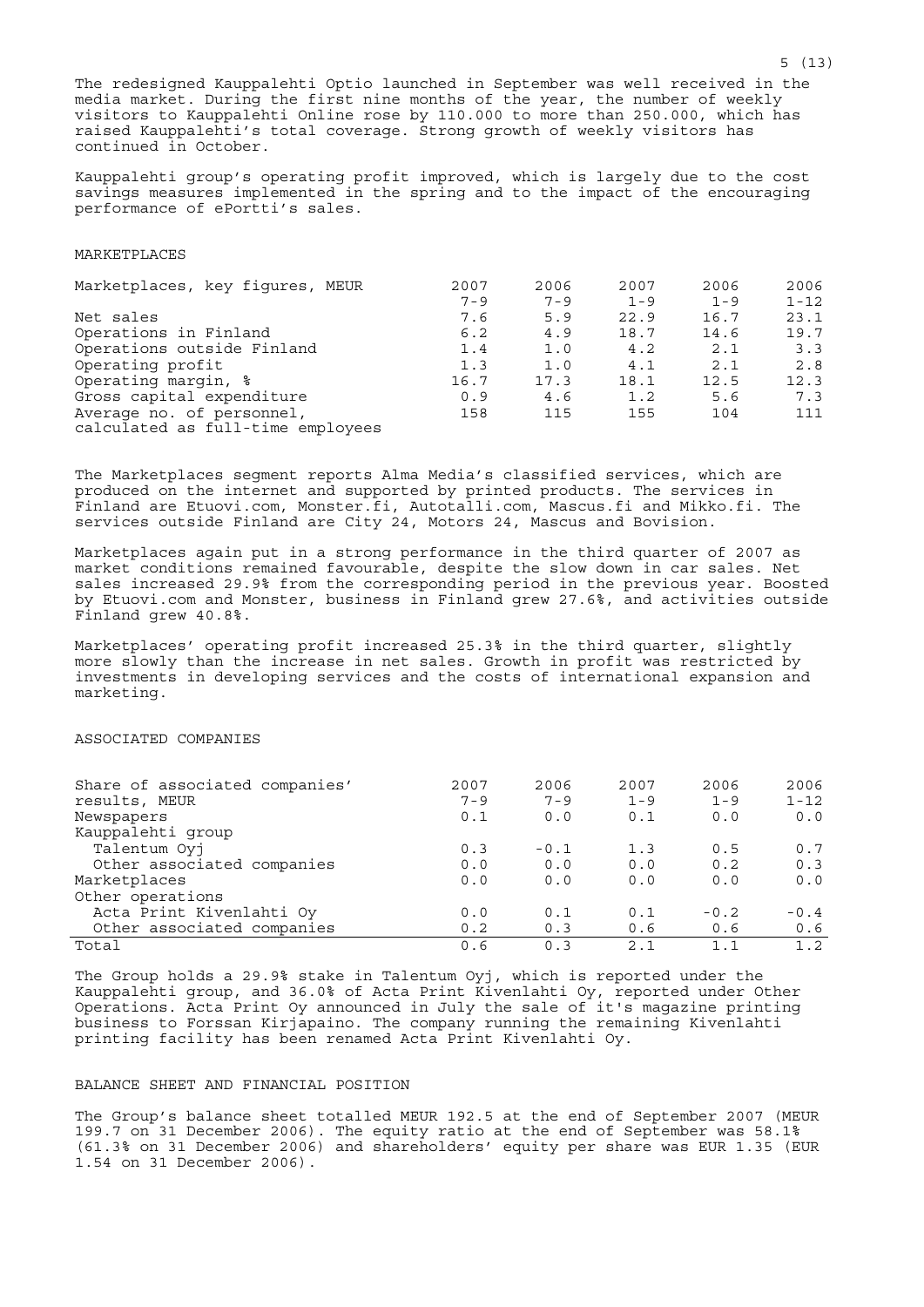The Group's cash flow developed as expected. Cash flow before financing activities was MEUR 6.6 (MEUR 1.7). At the end of September the company had net debt totalling MEUR 0.8 (MEUR -6.5 on 31 December 2006)

The Group's interest-bearing debt is denominated in euros and therefore does not require hedging against exchange rate differences. Alma Media hedges the most significant purchasing agreements based in foreign currency.

The Group currently has a MEUR 100 commercial paper programme in Finland under which it is permitted to issue papers to a total amount of MEUR 0-100. On 30 September 2007 this programme was entirely unused.

#### CAPITAL EXPENDITURE

Capital expenditure in the third quarter totalled MEUR 2.9 (MEUR 11.5), comprising online media development projects and normal maintenance and replacement investments.

#### RISKS AND RISK MANAGEMENT

The most important strategic risks contingent on Alma Media's business operations are a significant drop in the readerships of its newspapers and a critical decline in retail advertising. The major operational risks are disturbances in information technology systems and telecommunication, and an interruption of printing operations.

Alma Media's risk management process identifies the risks, develops appropriate risk management methods and regularly reports on risk issues to the risk management function.

THE ALMA MEDIA SHARE

Altogether 7.3 million Alma Media shares were traded between July and September 2007, which represented 9.7% of the total number of shares.

The closing price of the Alma Media share at the end of September was EUR 11.76. The lowest quotation during the period was EUR 9.99 and the highest was EUR 11.85. The company's market capitalization at the end of September was MEUR 877.4.

In March the company paid a dividend of EUR 0.65 per share, totalling MEUR 48.5.

The company does not own any of its own shares and it has no authorizations to purchase its own shares.

## Option rights

The annual general meeting on 8 March 2006 approved a three-stage option programme (option rights 2006A, 2006B and 2006C), disapplying the pre-emptive subscription right of the shareholders, under which stock options would be granted to the managements of Alma Media Corporation and its subsidiaries as a scheme for ensuring personnel's motivation and long-term commitment to the company. Altogether 1,920,000 stock options may be granted in three lots of 640,000 each, and these may be exercised to subscribe for at most 1,920,000 Alma Media shares.

So far 515,000 of the 2006A options have been issued to Group management. Altogether 65,000 of the 2006A options have been returned to the company owing to the termination of employment contracts. On 8 March 2007 the company's Board of Directors decided to annul the 190,000 2006A option rights in the company's possession.

In March 2007 the Board of Directors decided to issue 510,000 options under the 2006B scheme to Group management.

If all the subscription rights were exercised, this programme would dilute the holdings of the earlier shareholders by 2.3%.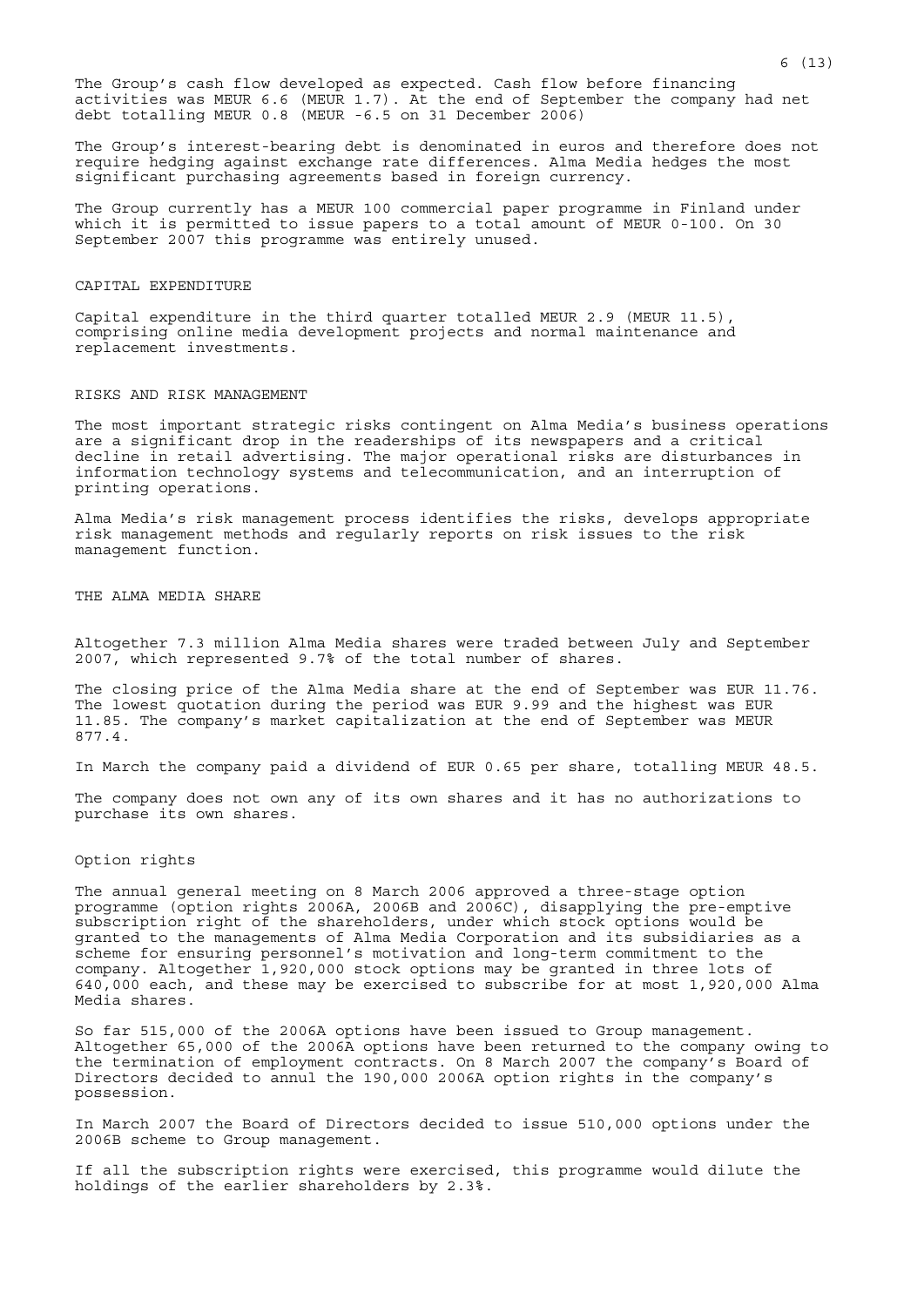The share subscription periods and prices under the scheme are: 2006A: 1 April 2008 - 30 April 2010, average trade-weighted price 1 April - 31 May 2006 2006B: 1 April 2009 - 30 April 2011, average trade-weighted price 1 April - 31 May 2007 2006C: 1 April 2010 - 30 April 2012, average trade-weighted price 1 April - 31 May 2008

The subscription price of shares that may be subscribed under these stock option rights will be reduced by the amount of dividends and capital repayments decided after the start of the period determining the subscription price and before the subscription of shares, on the settlement date for each dividend payment or capital repayment. The share subscription price under the 2006A option was EUR 6.48 per share and the subscription price under the 2006B option was EUR 9.85 correspondingly.

The Board of Directors has no other current authorizations to raise convertible loans and/or to raise the share capital through a rights issue.

# Market liquidity guarantee

Alma Media Corporation and eQ Pankki Oy have made a liquidity providing contract under which eQ Pankki Oy guarantees bid and ask prices for the shares with a maximum spread of 3% during 85% of the exchange's trading hours. The contract applies to a minimum of 2,000 shares.

#### Flagging notices

Between July and September 2007 the company has not received notice of any significant changes in the company's ownership as referred to in Chapter 2, Section 10 of the Securities Market Act.

## EVENTS AFTER THE END OF PERIOD

Alma Media Corporation announced on 26 October 2007 that it was cancelling the finance leasing agreement for the office and printing works property in Patamäenkatu in Tampere and making a new lease for the property with the new landlord. The arrangement will form a one-time profit of MEUR 9.0, which will be reported in the final quarter figures for 2007.

| INCOME STATEMENT, MEUR                                  | 2007<br>$7 - 9$ | 2006<br>$7 - 9$ | 2007<br>$1 - 9$ | 2006<br>$1 - 9$ | 2006<br>$1 - 12$ |
|---------------------------------------------------------|-----------------|-----------------|-----------------|-----------------|------------------|
| NET SALES                                               | 77.5            | 72.9            | 243.4           | 219.0           | 301.9            |
| Other operating income                                  | 1.3             | 0.2             | 4.0             | 0.9             | 5.5              |
| Materials and services<br>Costs arising from employment | $-24.6$         | $-22.6$         | $-73.4$         | $-67.0$         | $-92.0$          |
| benefits                                                | $-25.3$         | $-24.8$         | $-81.7$         | $-75.7$         | $-105.7$         |
| Depreciation and writedowns                             | $-2.7$          | $-2.5$          | $-7.5$          | $-7.5$          | $-10.1$          |
| Operating expenses                                      | $-12.8$         | $-11.7$         | $-41.0$         | $-36.7$         | $-50.4$          |
| OPERATING PROFIT                                        | 13.4            | 11.5            | 43.8            | 33.1            | 49.1             |
| Financial income                                        | 0.3             | 0.5             | 1.0             | 1.8             | 2.1              |
| Financial expenses<br>Share of associated companies'    | $-0.3$          | $-0.7$          | $-1.0$          | $-2.3$          | $-2.6$           |
| results                                                 | 0.6             | 0.3             | 2.1             | 1.1             | 1.2              |
| PROFIT BEFORE TAX                                       | 13.9            | 11.6            | 45.9            | 33.7            | 49.9             |
| Income tax                                              | $-3.4$          | $-2.7$          | $-11.3$         | $-8.2$          | $-12.5$          |
| PROFIT FOR THE PERIOD                                   | 10.5            | 8.9             | 34.6            | 25.5            | 37.3             |
| Distribution:                                           |                 |                 |                 |                 |                  |

| To the parent company shareholders | 10.3 | 8.8  | 34.1 | 25.2 | 37.0 |
|------------------------------------|------|------|------|------|------|
| Minority interest                  | 0.1  | 0.1  | 0.5  | 0.3  | 0.3  |
| Earnings/share, EUR                | 0.14 | 0.12 | 0.46 | 0.34 | 0.50 |
| Earnings/share (diluted), EUR      | 0.14 | 0.12 | 0.46 | 0.34 | 0.50 |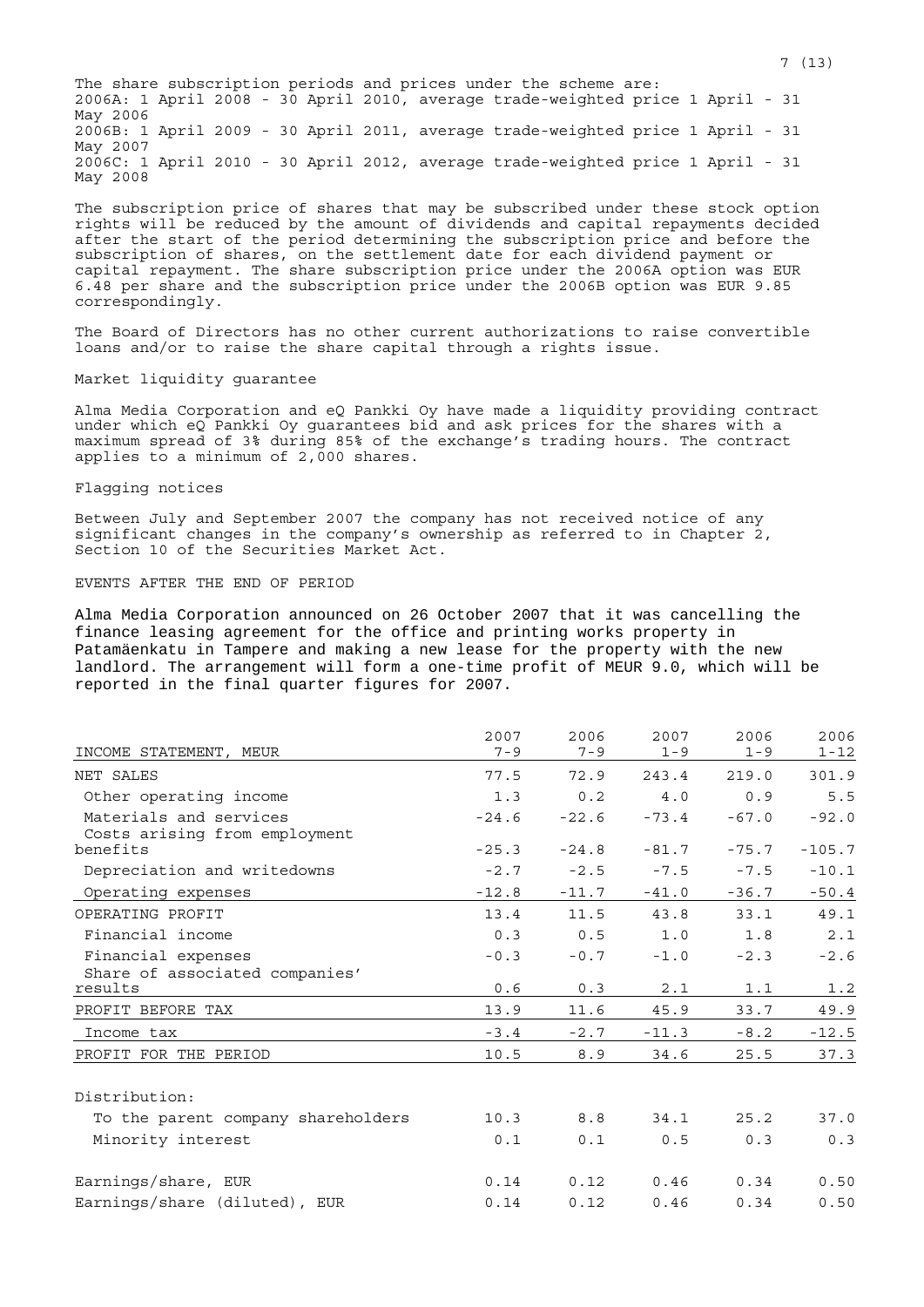| BALANCE SHEET, MEUR                          | 30.9.2007 | 30.9.2006           | 31.12.2006   |
|----------------------------------------------|-----------|---------------------|--------------|
| ASSETS                                       |           |                     |              |
| NON-CURRENT ASSETS                           |           |                     |              |
| Goodwill                                     | 29.8      | 29.0                | 30.2         |
| Intangible assets                            | 9.7       | 9.7                 | 9.7          |
| Tangible assets                              | 50.4      | 57.3                | 51.7         |
| Investment properties                        | 0.0       | 2.5                 | 0.0          |
| Investments in associated companies          | 32.7      | 32.9                | 32.1         |
| Other long-term investments                  | 3.9       | 3.9                 | 3.9          |
| Deferred tax assets                          | 3.7       | 3.7                 | 4.1          |
| Other receivables                            | 0.2       | 5.2                 | 4.8          |
| <b>CURRENT ASSETS</b>                        |           |                     |              |
| Inventories                                  | 1.3       | 1.5                 | 1.8          |
| Tax receivables                              | 0.0       | 1.2                 | 0.7          |
| Accounts receivable and other<br>receivables | 32.6      | 28.6                | 28.8         |
| Other short-term investments                 | 2.6       | 2.4                 | 2.4          |
|                                              | 20.8      |                     | 28.2         |
| Cash and cash equivalents                    |           | 43.0                |              |
| ASSETS AVAILABLE FOR SALE<br>TOTAL ASSETS    | 4.7       | 220.8               | 1.2<br>199.7 |
|                                              | 192.5     |                     |              |
|                                              |           |                     |              |
| BALANCE SHEET, MEUR                          |           | 30.9.2007 30.9.2006 | 31.12.2006   |
| SHAREHOLDERS' EQUITY AND LIABILITIES         |           |                     |              |
| Share capital                                | 44.8      | 44.8                | 44.8         |
| Share premium fund                           | 2.8       | 2.8                 | 2.8          |
| Cumulative translation adjustment            | 0.1       | 0.0                 | 0.1          |
| Retained earnings                            | 53.3      | 55.5                | 67.2         |
| Parent company shareholders' equity          | 101.0     | 103.1               | 114.9        |
| Minority interest                            | 0.5       | 0.3                 | 0.4          |
| TOTAL SHAREHOLDERS' EQUITY                   | 101.5     | 103.5               | 115.3        |
| LIABILITIES                                  |           |                     |              |
| Non-current liabilities                      |           |                     |              |
| Interest-bearing liabilities                 | 18.8      | 19.3                | 19.1         |
| Deferred tax liabilities                     | 1.6       | 2.0                 | 1.8          |
| Pension obligations                          | 3.6       | 3.6                 | 3.6          |
| Provisions                                   | 0.1       | 0.2                 | 0.1          |
| Other long-term liabilities                  | 6.8       | 7.4                 | 7.2          |
| Current liabilities                          |           |                     |              |
| Interest-bearing liabilities                 | 2.8       | 32.5                | 2.6          |
| Advances received                            | 17.8      | 17.5                | 11.6         |
| Tax liabilities                              | 2.0       | 0.1                 | 2.2          |
| Provisions                                   | 1.3       | 0.7                 | 2.3          |
| Accounts payable and other<br>liabilities    |           |                     |              |
| TOTAL LIABILITIES                            | 36.2      | 34.0                | 33.9         |
|                                              | 91.0      | 117.4               | 84.4         |
| TOTAL EQUITY AND LIABILITIES                 | 192.5     | 220.8               | 199.7        |

| 533   | 55.5  | 672 |
|-------|-------|-----|
| 101 Q | ו בחו |     |

| RECONCILIATION OF SHAREHOLDERS' EOUITY 1 JAN. - 30 SEPTEMBER 2007 |  |      |       |                                                  |  |
|-------------------------------------------------------------------|--|------|-------|--------------------------------------------------|--|
|                                                                   |  |      | Share | Parent                                           |  |
|                                                                   |  |      |       | Share premium Retained company, Minority Equity, |  |
| MEUR                                                              |  |      |       | capital fund earnings total interest total       |  |
| Equity, 1 Jan. 2007                                               |  | 44.8 |       | 2.8 67.3 114.9 0.4 115.3                         |  |

Translation differences  $0.0$  0.0 0.0 0.0

Equity, total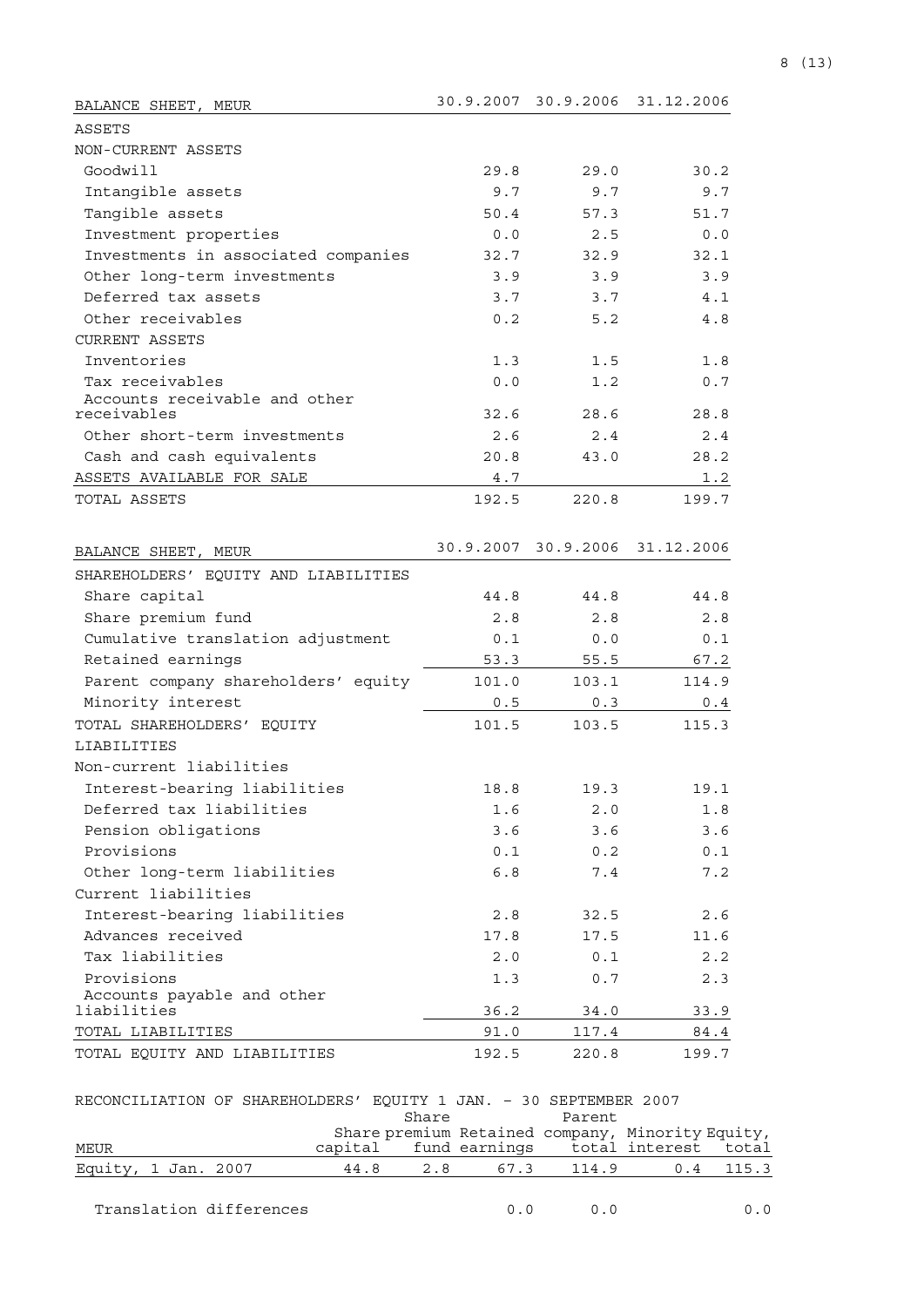| Share of items<br>recognized directly in<br>associated company's<br>equity |      |     | 0.1     | 0.1     |        | 0.1     |
|----------------------------------------------------------------------------|------|-----|---------|---------|--------|---------|
| Income recognized                                                          |      |     |         |         |        |         |
| directly in equity                                                         |      |     | 0.1     | 0.1     |        | 0.1     |
| Profit for the period                                                      |      |     | 34.1    | 34.1    | 0.5    | 34.6    |
| Net income for the period                                                  |      |     | 34.2    | 34.2    | 0.5    | 34.7    |
| Share-based payments<br>Dividend paid by parent                            |      |     | 0.4     | 0.4     |        | 0.4     |
| company                                                                    |      |     | $-48.5$ | $-48.5$ |        | $-48.5$ |
| Dividends paid by<br>subsidiaries                                          |      |     |         |         | $-0.4$ |         |
| Equity, 30 Sept. 2007                                                      | 44.8 | 2.8 | 53.3    | 101.0   | 0.5    | 101.5   |

# RECONCILIATION OF SHAREHOLDERS' EQUITY 1 JAN. – 30 SEPTEMBER 2006

| <b>MEUR</b>                                                                                           |         | Share   |               | Parent  | Share premium Retained company, Minority Equity,<br>total interest total |         |
|-------------------------------------------------------------------------------------------------------|---------|---------|---------------|---------|--------------------------------------------------------------------------|---------|
|                                                                                                       | capital |         | fund earnings |         |                                                                          |         |
| Equity, 1 Jan. 2006                                                                                   | 44.8    | 42.4    | 39.0          | 126.2   | 0.5                                                                      | 126.7   |
| Translation differences<br>Share of items<br>recognized directly in<br>associated company's<br>equity |         |         | 0.1           | 0.1     |                                                                          | 0.1     |
| Income recognized                                                                                     |         |         |               |         |                                                                          |         |
| directly in equity                                                                                    |         |         | 0.1           | 0.1     |                                                                          | 0.1     |
| Profit for the period                                                                                 |         |         | 25.2          | 25.2    | 0.3                                                                      | 25.5    |
| Net income for the period                                                                             |         |         | 25.3          | 25.3    | 0.3                                                                      | 25.6    |
| Share-based payments<br>Dividend paid by parent                                                       |         |         | 0.2           | 0.2     |                                                                          | 0.2     |
| company<br>Capital repayment by                                                                       |         |         | $-9.0$        | $-9.0$  |                                                                          | $-9.0$  |
| parent company                                                                                        |         | $-39.5$ |               | $-39.5$ |                                                                          | $-39.5$ |
| Dividends paid by<br>subsidiaries                                                                     |         |         |               |         | $-0.3$                                                                   | $-0.3$  |
| Dissolution of<br>subsidiary                                                                          |         |         |               |         | $-0.2$                                                                   | $-0.2$  |
| Equity, 30 Sept. 2006                                                                                 | 44.8    | 2.8     | 55.5          | 103.1   | 0.3                                                                      | 103.5   |

|                                                                               | 2007    | 2006    | 2007    | 2006    | 2006     |
|-------------------------------------------------------------------------------|---------|---------|---------|---------|----------|
| CASH FLOW STATEMENT, MEUR                                                     | $7 - 9$ | $7 - 9$ | $1 - 9$ | $1 - 9$ | $1 - 12$ |
| Cash flow from operating activities                                           |         |         |         |         |          |
| Profit for the period                                                         | 10.5    | 8.9     | 34.6    | 25.5    | 37.3     |
| Adjustments                                                                   | 4.3     | 5.0     | 12.5    | 14.3    | 18.2     |
| Change in working capital                                                     | $-4.6$  | $-5.4$  | 5.9     | 1.4     | $-3.8$   |
| Dividend income received                                                      | 0.0     | 0.0     | 3.2     | 5.5     | 6.4      |
| Interest income received                                                      | 0.3     | 0.5     | 0.8     | 1.6     | 1.9      |
| Interest expenses paid                                                        | $-0.3$  | $-0.3$  | $-1.0$  | $-1.0$  | $-3.1$   |
| Taxes paid                                                                    | $-3.4$  | $-3.0$  | $-10.6$ | $-8.5$  | $-10.3$  |
| Net cash provided by operating activities                                     | 6.8     | 5.6     | 45.2    | 38.8    | 46.7     |
| Cash flow from investing activities<br>Investments in tangible and intangible |         |         |         |         |          |
| assets<br>Proceeds from disposal of tangible and                              | $-1.4$  | $-0.9$  | $-3.8$  | $-4.1$  | $-5.4$   |
| intangible assets                                                             | 1.3     | 0.0     | 1.5     | 0.5     | 3.8      |
| Other investments                                                             | 0.0     | 0.0     | 0.0     | 0.0     | 0.0      |
|                                                                               |         |         |         |         |          |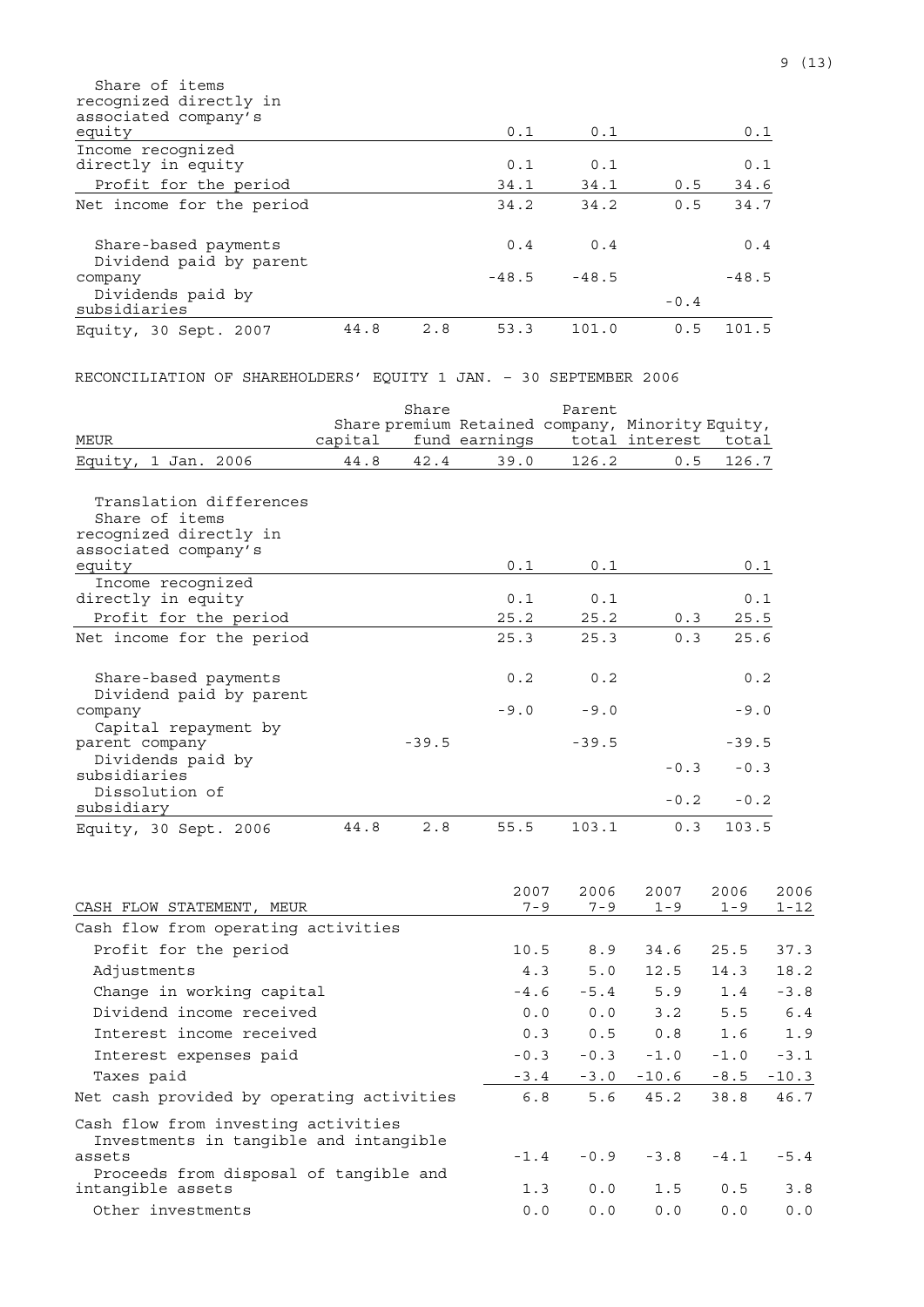| Proceeds from disposal of other<br>investments  | 0.0    | 1.4     | 3.2     | 2.1           | 9.1     |
|-------------------------------------------------|--------|---------|---------|---------------|---------|
| Subsidiary shares purchased                     | $-0.1$ | $-4.4$  | $-0.3$  | $-8.0$        | $-9.0$  |
| Associated company shares purchased             | 0.0    | 0.0     | $-1.6$  | 0.0           | 0.0     |
| Net cash used in investing activities           | $-0.2$ | $-3.9$  | $-0.9$  | $-9.4$        | $-1.5$  |
| Cash flow before financing activities           | 6.6    | 1.7     | 44.5    | 29.3          | 45.2    |
| Cash flow from financing activities             |        |         |         |               |         |
| Long-term loan repayments                       | 0.0    | 0.0     | 0.0     | $-3.6$        | $-33.6$ |
| Short-term loans raised                         | 0.0    | 0.0     | 2.0     | 0.0           | 0.0     |
| Short-term loans repaid                         | $-0.8$ | $-2.2$  | $-4.5$  | $-3.5$        | $-3.5$  |
| Change in interest-bearing receivables          | $-0.2$ | 0.2     | $-0.5$  | 0.0           | $-0.6$  |
| Dividends paid and capital repayment            | 0.0    | $-39.8$ | $-48.9$ | $-48.8$       | $-48.8$ |
|                                                 | $-1.0$ | $-41.7$ | $-51.9$ | $-55.9$       | $-86.5$ |
| Change in cash funds (increase $+$ / decrease   |        |         |         |               |         |
| $-$ )                                           | 5.5    | $-40.0$ |         | $-7.4 - 26.7$ | $-41.4$ |
| Cash and cash equivalents at start of<br>period | 15.2   | 83.0    |         | 28.2 69.6     | 69.6    |

BUSINESS ACQUISITIONS 1-9/2007

The Group did not acquire any new business operations during the first three quarters of 2007.

Cash and cash equivalents at end of period 20.8 43.0 20.8 43.0 28.2

Aamulehti Oy acquired a 40% holding in Tampereen Ykkösjakelut Oy in May 2007.

#### INFORMATION BY SEGMENT

Alma Media's reporting segments in this interim report are Newspapers, Kauppalehti group and Marketplaces. Other Operations comprises the Group's parent company and the operations of the Group's financial management service centre.

The descriptive section of this report presents the net sales and operating profits of the segments and the allocation of the associated companies' results to the reporting segments. Financial items and income taxes are not allocated to the segments. The following table presents the assets and liabilities of the segments as well as the non-allocated asset and liability items.

#### INFORMATION BY SEGMENT

| ASSETS BY SEGMENT,<br>MEUR   |       | 30.9.2007 30.9.2006 31.12.2006 |       |
|------------------------------|-------|--------------------------------|-------|
| Newspapers                   | 66.2  | 68.1                           | 66.7  |
| Kauppalehti group            | 57.4  | 57.0                           | 56.1  |
| Marketplaces                 | 15.6  | 12.9                           | 13.9  |
| Other operations and         |       |                                |       |
| eliminations                 | 25.2  | 31.0                           | 29.3  |
| Non-allocated assets         | 28.2  | 51.8                           | 33.8  |
| Total                        | 192.5 | 220.8                          | 199.7 |
|                              |       |                                |       |
| LIABILITIES BY SEGMENT, MEUR |       | 30.9.2007 30.9.2006 31.12.2006 |       |
| Newspapers                   | 33.9  | 32.7                           | 29.9  |
| Kauppalehti group            | 14.6  | 11.6                           | 12.2  |
| Marketplaces                 | 4.3   | 3.3                            | 3.5   |
|                              |       |                                |       |
| Other operations and         |       |                                |       |
| eliminations                 | 9.2   | 11.9                           | 9.4   |
| Non-allocated liabilities    | 29.0  | 57.9                           | 29.4  |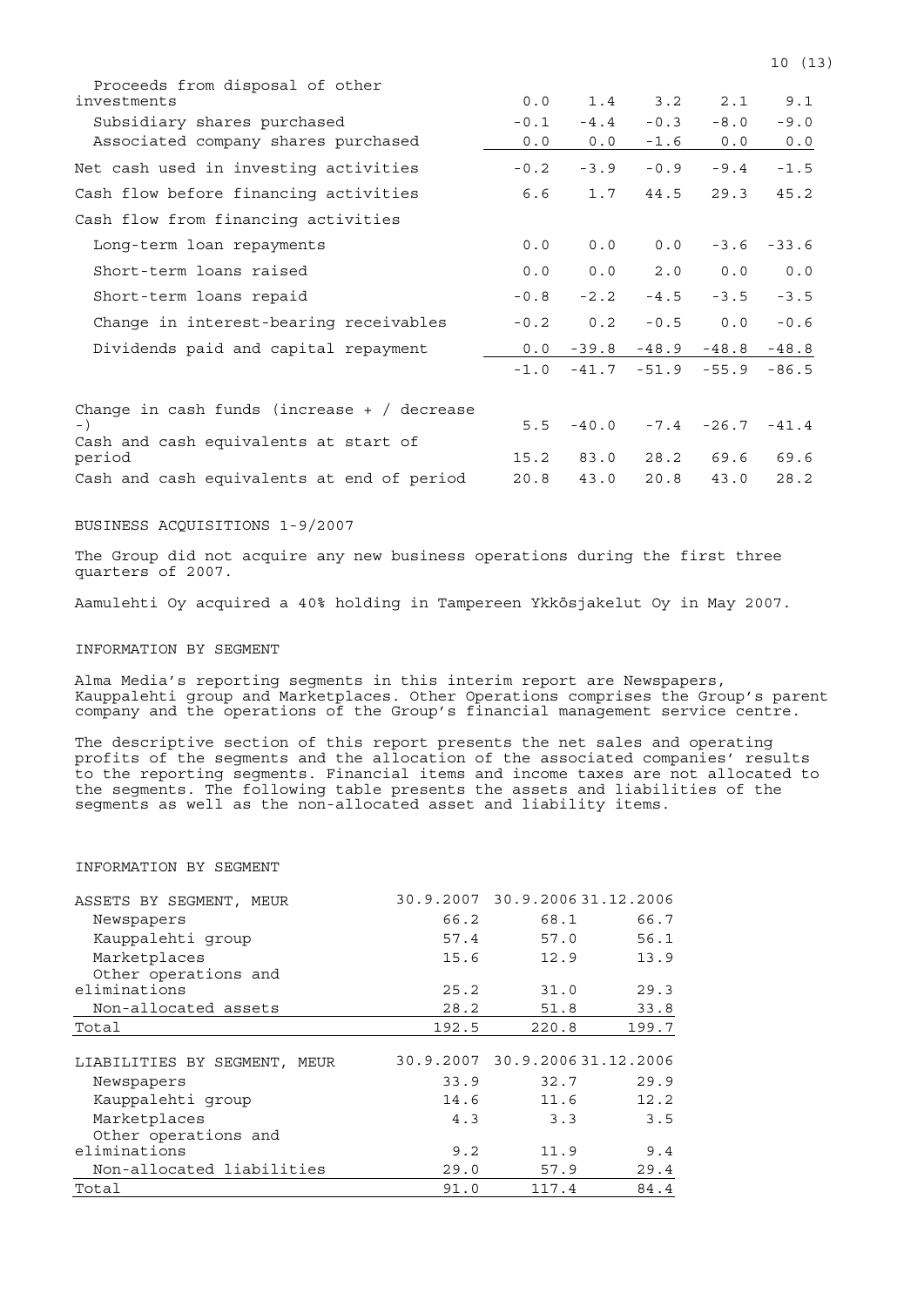|                           | 2007 |                         | 2006 2007 | 2006 | 2006     |
|---------------------------|------|-------------------------|-----------|------|----------|
| GROUP INVESTMENTS, MEUR   |      | $7-9$ $7-9$ $1-9$ $1-9$ |           |      | $1 - 12$ |
| Gross capital expenditure |      | 2.9 11.5 8.3 16.2       |           |      | 19.6     |

## PROVISIONS

The company's provisions at the end of September 2007 totalled MEUR 1.4, the most important of which was a MEUR 0.6 provision to cover restructuring measures in Kauppalehti. MEUR 0.6 of this provision has been reversed corresponding to actual costs in the period 1-9/2007. It has not been necessary to change the estimates made when the provision was entered.

| COMMITMENTS AND CONTINGENCIES, MEUR                                                                                                       |      | 30.9.2007 30.9.200631.12.2006  |       |
|-------------------------------------------------------------------------------------------------------------------------------------------|------|--------------------------------|-------|
| Collateral on own behalf                                                                                                                  |      |                                |       |
| Chattel mortgages                                                                                                                         | 0.0  | 0.0                            | 0.0   |
| Collateral for others                                                                                                                     |      |                                |       |
| Guarantees                                                                                                                                | 0.0  | 0.0                            | 0.0   |
| Other commitments                                                                                                                         |      |                                |       |
| Commitments based on agreements                                                                                                           | 0.1  | 0.1                            | 0.1   |
| Minimum rents payable based on other lease<br>aqreements:                                                                                 |      |                                |       |
| Within one year                                                                                                                           | 6.0  | 5.7                            | $6.1$ |
| Within 1-5 years                                                                                                                          | 13.7 | 13.8                           | 14.6  |
| After 5 years                                                                                                                             | 11.8 | 11.6                           | 13.0  |
| Total                                                                                                                                     | 31.5 | 31.1                           | 33.7  |
| The Group also has purchase agreements based<br>on IFRIC 4 which include a lease component per<br>IAS 17. Minimum payments based on these |      |                                |       |
| agreements:                                                                                                                               | 5.1  | 7.9                            | 7.7   |
| GROUP DERIVATIVE CONTRACTS, MEUR                                                                                                          |      | 30.9.2007 30.9.2006 31.12.2006 |       |
| Raw material derivatives                                                                                                                  |      |                                |       |
| Fair value *                                                                                                                              |      | 0.0                            |       |
| Amount, tonnes                                                                                                                            |      | 5,000                          |       |
| Nominal value                                                                                                                             |      | 2.6                            |       |

\* The fair value represents the return that would have arisen if the derivative positions had been cleared on the balance sheet date.

The Group had no open derivative positions on 30 September 2007.

## CONTINGENT LIABILITIES

The Group has contingent liabilities totalling MEUR 7.8. The tax authorities have issued a claim to correct the company's income tax for 2003. The tax authorities consider that the loss arising from Alma Media's disposal of the shares of its associated company Talentum to Kauppalehti Oy at the market price should not have been tax-deductible. At the end of 2006 (20 December 2006) the company was informed of a ruling by the Adjustments Board of the Corporate Taxation Centre to the effect that the Adjustments Board rejected the claim by the tax authorities. The tax authorities have appealed the Adjustments Board's ruling to the Helsinki Administrative Court. The company continues to believe that it is improbable that the claim will lead to additional tax consequences since the transaction was carried out at market prices for commercial reasons.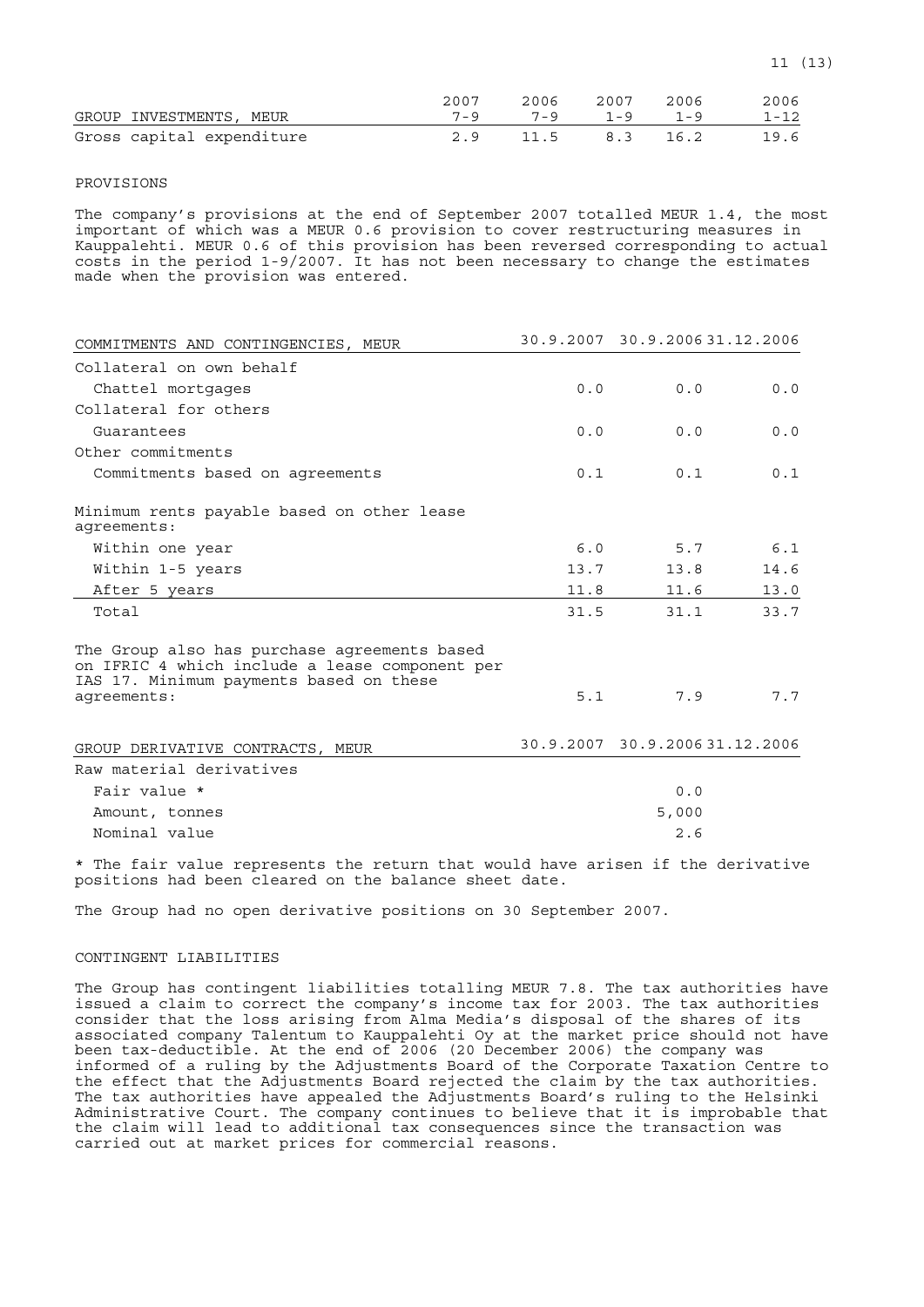#### RELATED PARTIES

Alma Media Group's related parties are its associated companies and the companies they own. The following table summarizes the operations undertaken between Alma Media and its associated companies and the status regarding their receivables and liabilities:

#### RELATED PARTIES

| RELATED PARTY ACTIVITIES WITH ASSOCIATED<br>COMPANIES, MEUR | (9 months) | $1.1 - 30.9.2007$ $1.1 - 31.12.2006$<br>$(12 \text{ months})$ |
|-------------------------------------------------------------|------------|---------------------------------------------------------------|
|                                                             |            |                                                               |
| Sales of goods and services                                 | 0.1        | 0.4                                                           |
| Purchases of goods and services                             | 4.5        | 4.4                                                           |
| Accounts receivable, loan and other                         |            |                                                               |
| receivables at the balance sheet date                       | 4.7        | 4.6                                                           |
| Accounts payable at the balance sheet date                  | 0.4        | 0.1                                                           |

Related parties also include the company's senior management (Board of Directors, presidents and the Group Executive Team). The section Option Rights of this interim report presents information on changes to the current option scheme intended to motivate and secure the long-term commitment of the Group's senior management.

#### MAIN ACCOUNTING PRINCIPLES (IFRS)

This interim report has been prepared applying the recognition and measurement principles of IAS 34 (Interim Financial Reporting).

The interim report applies the same accounting principles and calculation methods as in the previous annual accounts dated 31 December 2006. However, the interim report does not contain all the information or notes to the accounts included in the annual report. This interim report should therefore be read in conjunction with the company's annual report for 2006.

The key indicators are calculated using the same formulae as applied in the annual financial statements.

On 1 January 2007 the Group adopted the following new accounting standards and interpretations:

IFRS 7 Financial Instruments: Disclosures IAS 1 Presentation of Financial Statements: Capital Disclosures IFRIC 8 Scope of IFRS 2 IFRIC 9 Re-assessment of Embedded Derivatives IFRIC 10 Interim Financial Reporting and Impairment

The aforementioned new standards and interpretations have only a very minor effect on the Group's income statement and balance sheet. Their application mainly affects the notes to the accounts.

The Group's long-term receivable from the associated company Acta Print Kivenlahti Oy is shown in the balance sheet under assets available for sale. Alma Media intends to relinquish its entire holding in Acta Print Kivenlahti Oy. This divestment is not expected to have a significant impact on Alma Media's financial position.

The figures in this interim report are unaudited.

#### SEASONALITY

The Group recognizes its circulation revenues as paid. For this reason circulation revenues accrue in the income statement fairly evenly during the four quarters of the year. The bulk of circulation invoicing takes place at the beginning of the year and therefore cash flow from operating activities is strongest early in the year. This also affects the company's balance sheet position in different quarters.